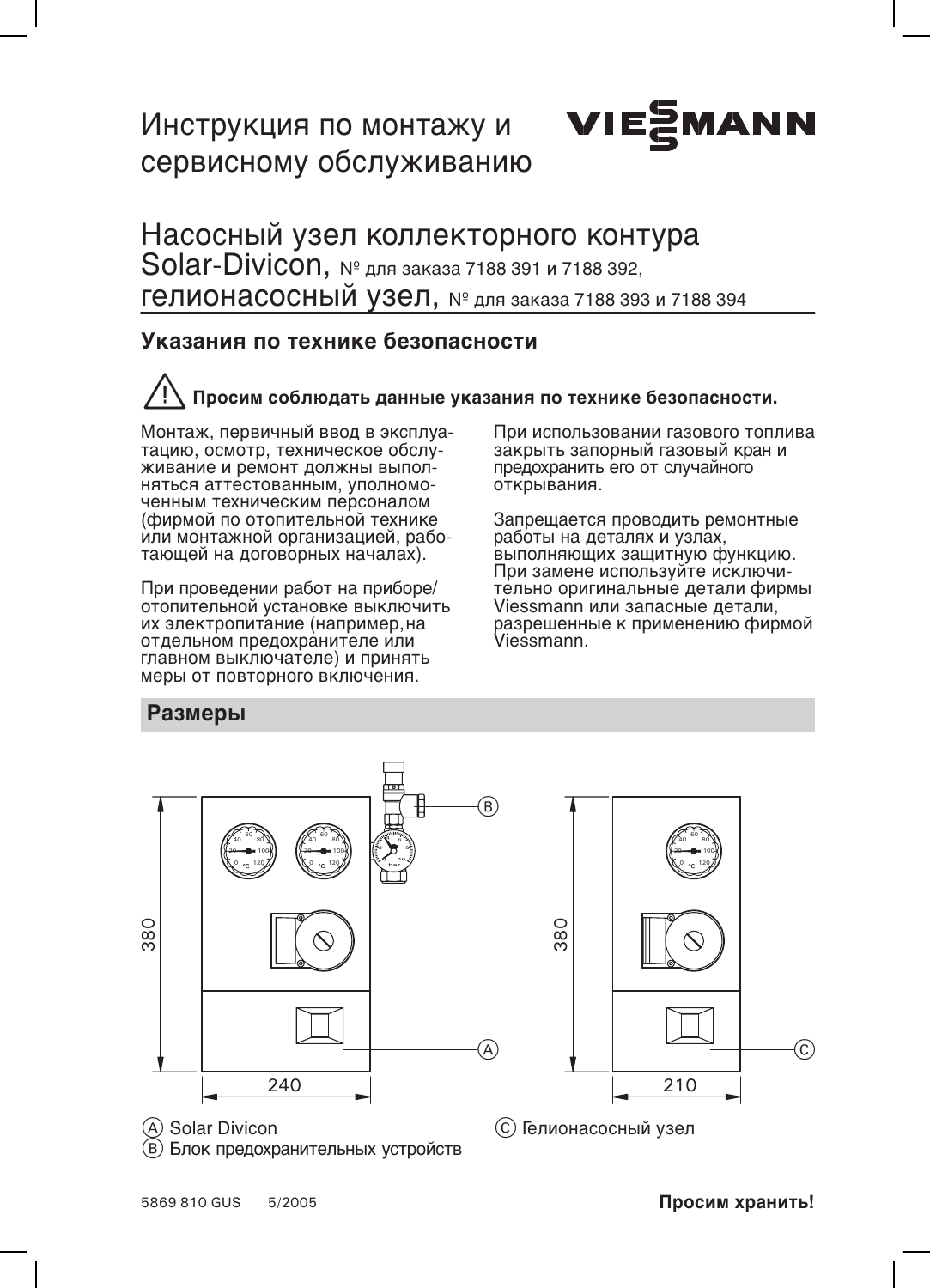## Указания по монтажу и установке оборудования

- В состав Solar Divicon входят:
	- уплотненная сборка арматуры и предохранительных устройств в сборе
	- регулятор расхода для контроля солнечной установки при вводе в эксплуатацию и во время эксплуатации
	- обратный клапан подающего <mark>и</mark> обратного трубопровода
- Всегда устанавливать Solar Divicon таким образом, чтобы в случае застоя исключить попадание пара в расширительный сосуд.
- $\blacksquare$  Не допускать прямого контакта Solar Divicon и гелионасосного узла с водой плавательного бассейна.
- После каждого опорожнения промыть установку теплоносителем.
- **•** В случае установки расширительного сосуда на одной высоте с Solar Divicon или выше его, необходимо предусмотреть теплоизоляционную петлю.
- На подающей магистрали имеется патрубок для подсоединения входного бака, предназначенного для защиты расширительного сосуда от перегрева.
- $\blacksquare$  Для монтажа использовать фитинги из цветного литья и латуни, медную трубу или трубопровод из нержавеющей стали для солнечных установок фирмы Viessmann. He использовать оцинкованные трубы, оцинкованные фитинги и графитированные прокладки! Пеньку использовать только в сочетании с герметичным и температуростойким уплотнителем (например, пастой для солнечных установок Viscotex, фирма Locher & Co. AG, CH 9450 Альтштеттен)! Компоненты, контактирующие с теплоносителем, должны обладать стойкостью против него.
- Перед сборкой проверить уплотнительные поверхности на чистоту и отсутствие повреждений.

#### Монтаж стяжных резьбовых соединений

- Все концы труб должны быть выполнены под прямым углом и очишены от заусенцев.
- $\blacksquare$  Вставить в трубопроводы опорные гильзы.
- Надвинуть накидную гайку и зажимное кольцо на трубы и смазать витки резьбы тонким слоем масла.
- Вставить трубу до отказа в стяжное резьбовое соединение.
- Затянуть накидную гайку сначала вручную, а потом гаечным ключом на 3/4 оборота.
- На стяжных резьбовых соединениях запрещается использовать отожженые медные трубы.

5869810G 5869810 GU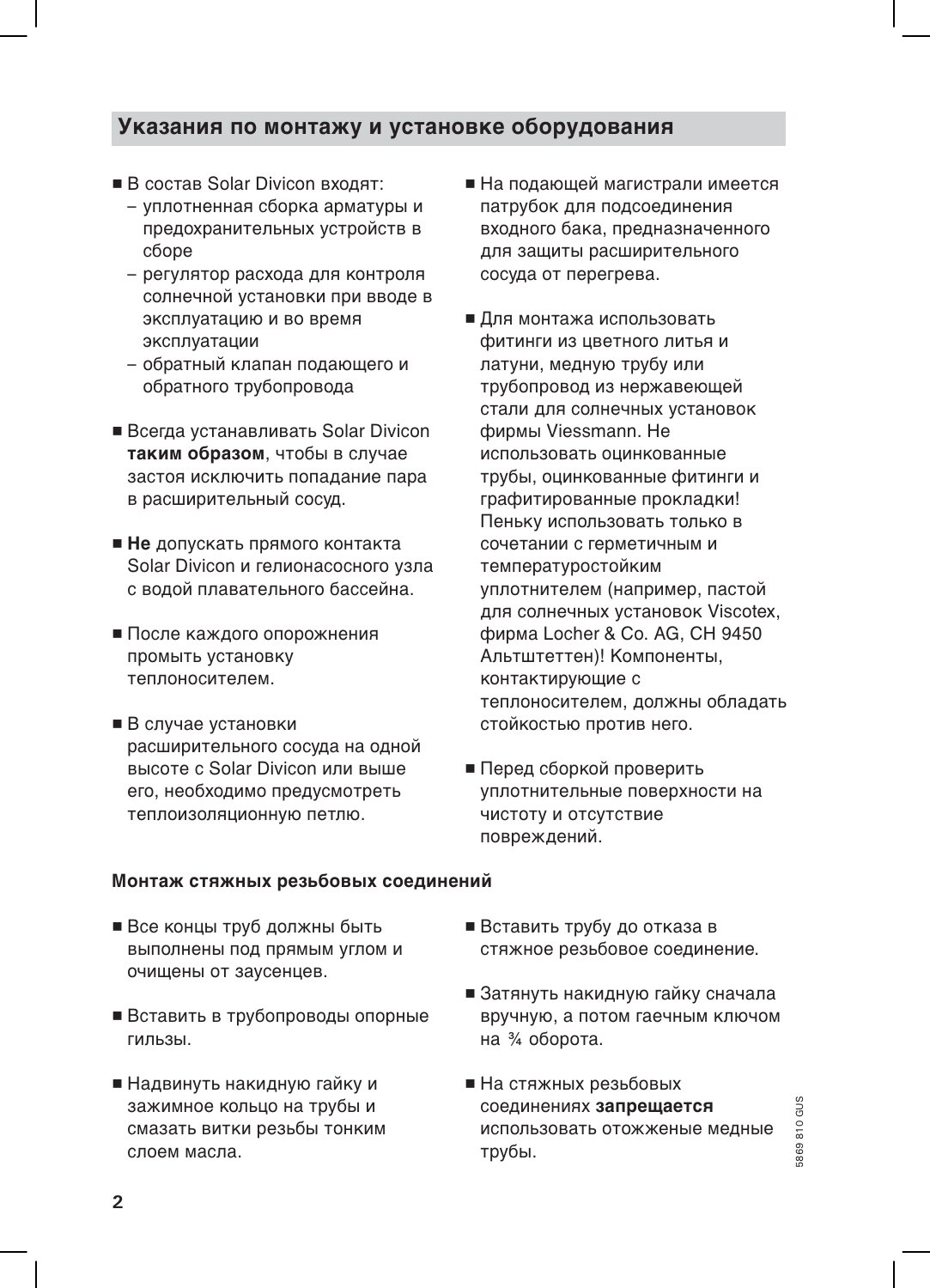## Указания по монтажу и установке оборудования

(продолжение)

#### Установка с Solar-Divicon



- (A) Solar Divicon
- (В) Гелионасосный узел
- © Коллектор
- **(D) Расширительный сосуд**
- (E) Ручной наполнительный насос солнечной установки
- (F) Клапан для заполнения
- **6 Запорный вентиль**
- **H**) Сливной кран
- (K) Наполнительная арматура
- (L) Присоединительные патрубки емкостного водонагревателя
- (М) Воздухоотделитель
- (N) Гелиоконтроллер
- **(O) Удалитель воздуха**
- (Р) Входной сосуд (в случае
- необходимости)

869810 GUS

#### Установка с Solar Divicon и гелионасосным узлом

При размещении гелионасосного узла справа рядом с Solar-Divicon: насос Solar-Divicon используется в качестве байпасного насоса, а насос гелионасосного узла - в качестве насоса контура солнечной установки.

В этом случае сборка предохранительных устройств устанавливается на гелионасосном узле.



RL Обратная магистраль

VL Подающая магистраль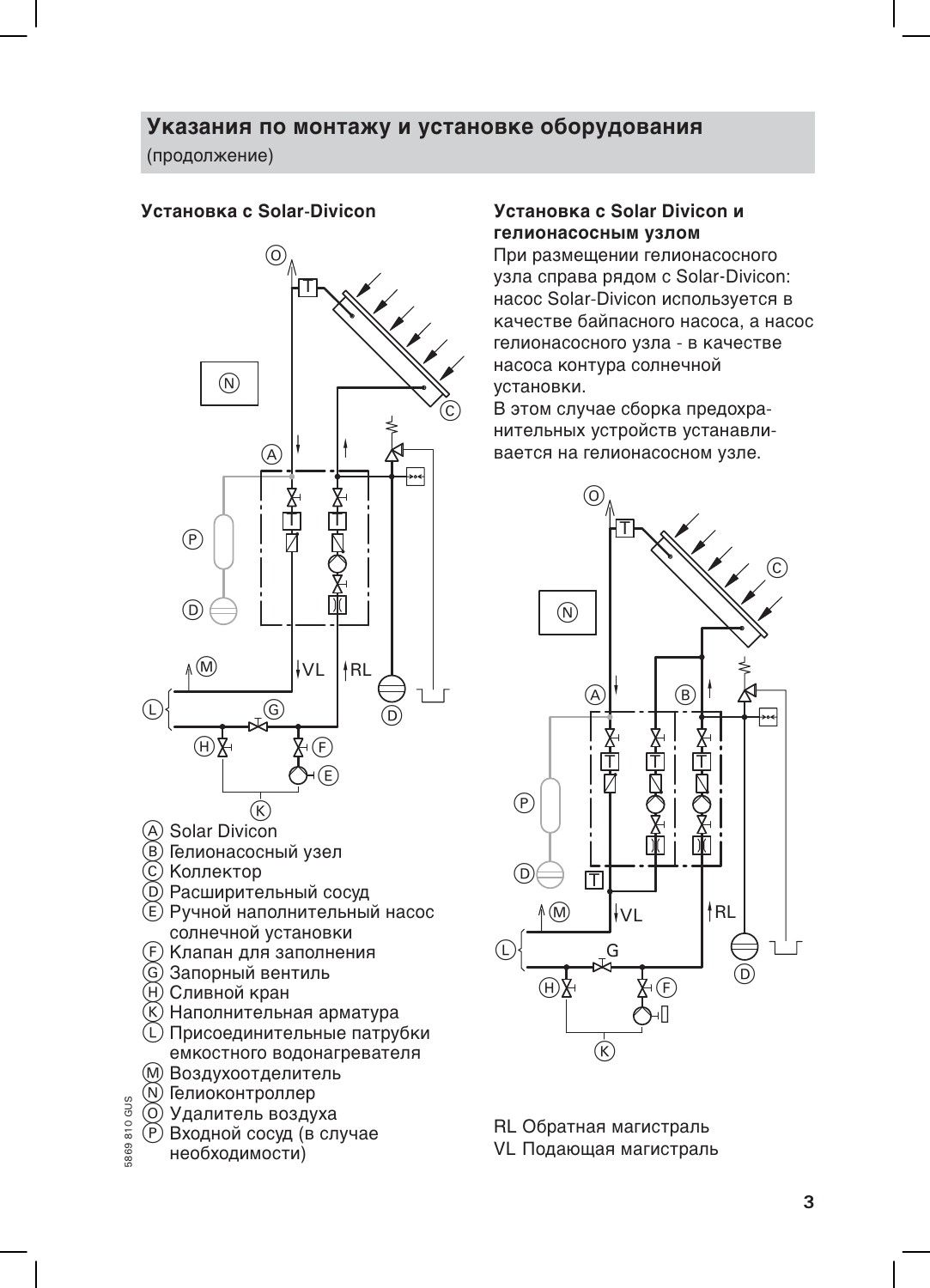# **Монтаж Solar-Divicon**

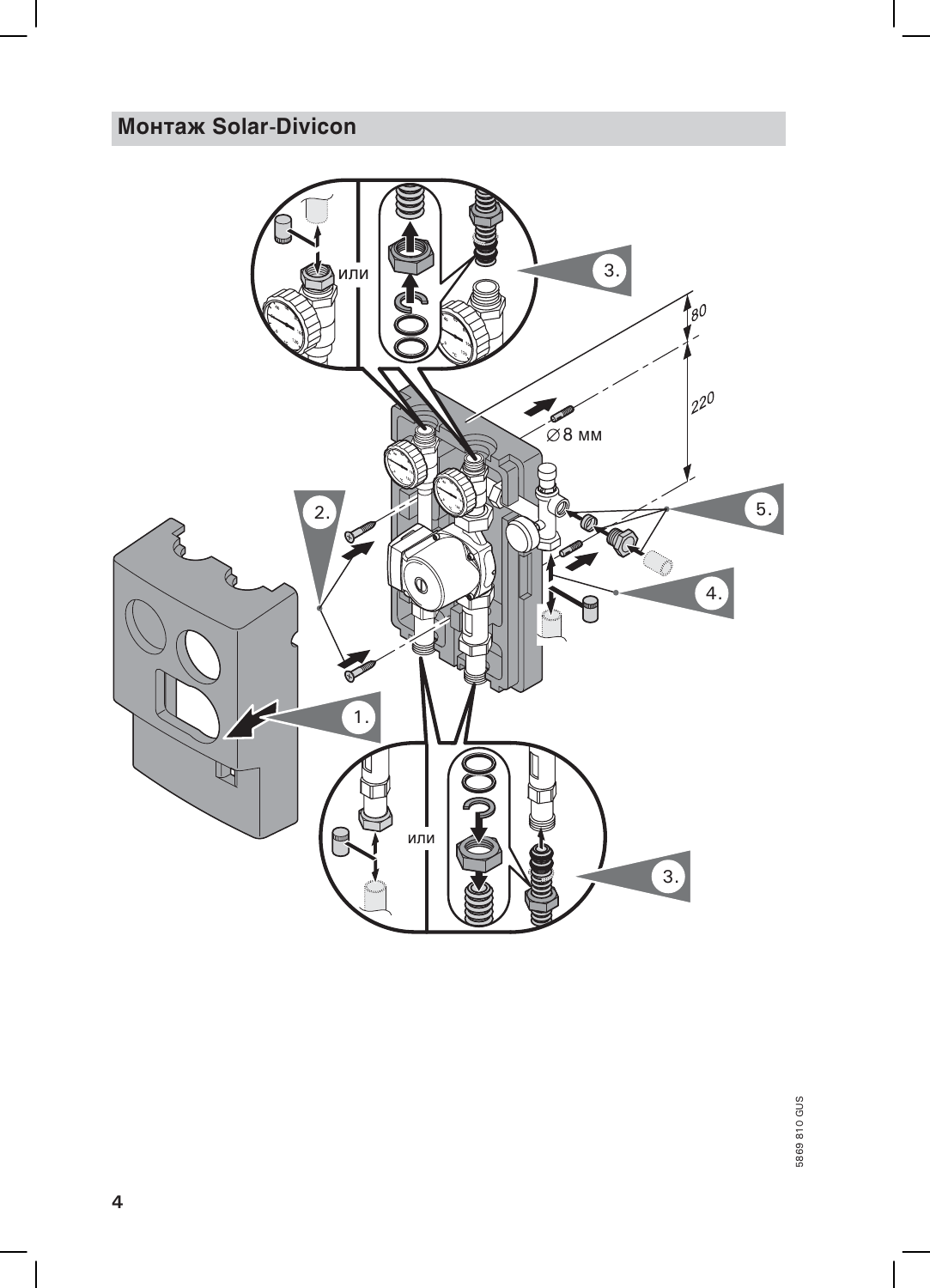# **Монтаж Solar-Divicon** (продолжение)

- 1. Снять, подняв вверх, верхнюю часть теплоизоляции.
- 2. Привинтить арматурный узел к нижней части теплоизоляции.
- 3. Монтаж с медной трубой В трубопроводы контура солнечной установки вставить опорные гильзы и привинтить к присоединительным патрубкам арматурного узла. или

#### Монтаж с трубопроводом из нержавеющей стали для солнечных установок

Во впадине волны отрезать на мерную длину без заусенцев; не повредить гребень волны. Установить накидную гайку, полудиск (в 5-й впадине волны) и кольца круглого сечения (в 1-й и 3-й впадине волны).

- 4. Вставить в присоединительный трубопровод расширительного сосуда опорную гильзу и привинтить к сборке предохранительных устройств.
- 5. Привинтить продувочный трубопровод к предохранительному клапану сборки предохранительных устройств; обеспечить правильную ориентацию зажимного кольца.

#### Указание

Продувочный трубопровод должен выходить в открытый резервуар.



6. Провести присоединительный трубопровод циркуляционного насоса через кабельный канал вниз и подключить к контроллеру солнечной установки.



Инструкция по монтажу и сервисному обслуживанию контроллера солнечной установки

- 7. Надвинуть теплоизоляцию поверх арматурного узла.
- 8. Вставить теплоизоляцию трубопроводов в вырезы теплоизоляции Solar-Divicon.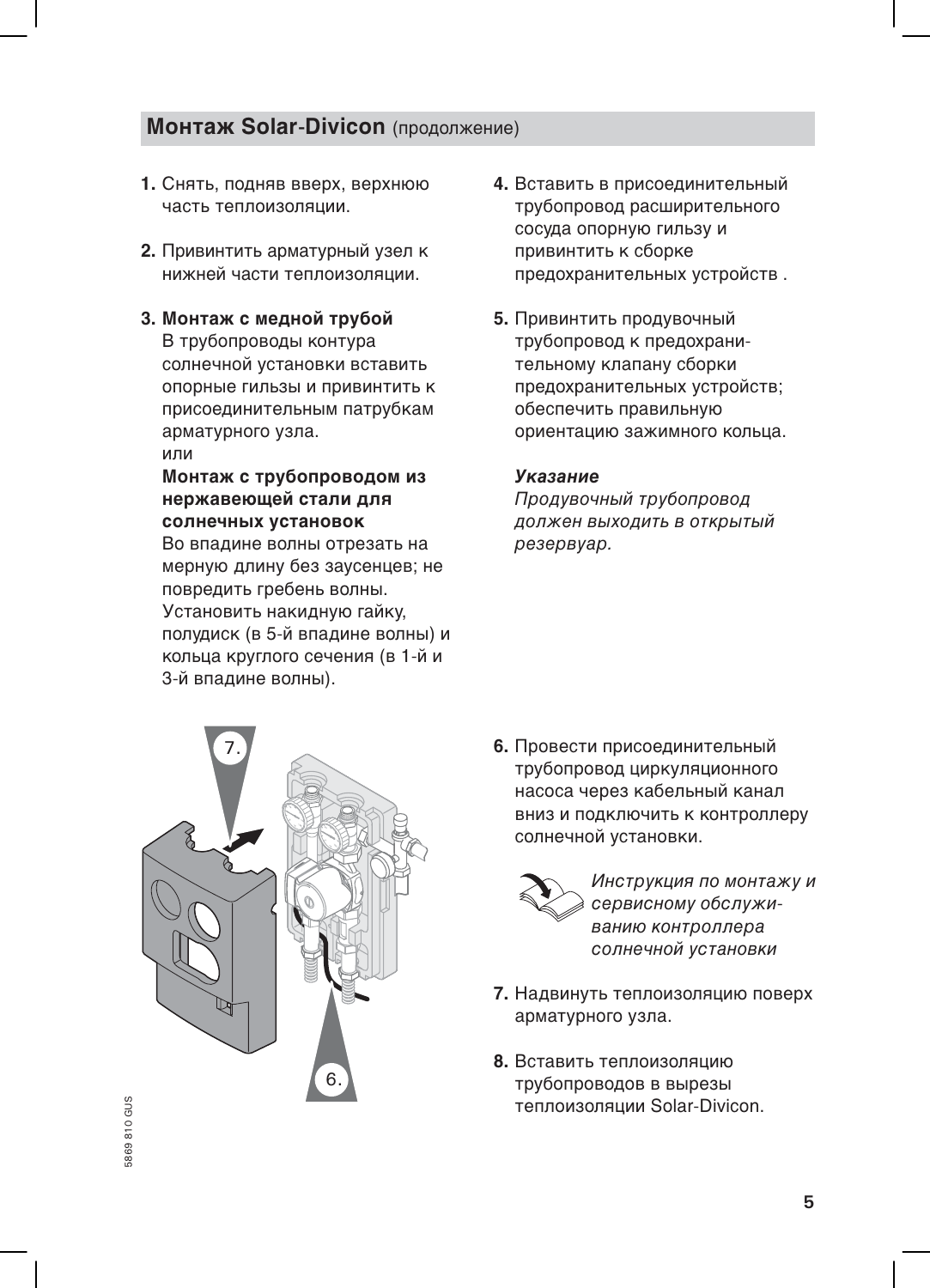# Монтаж гелионасосного узла

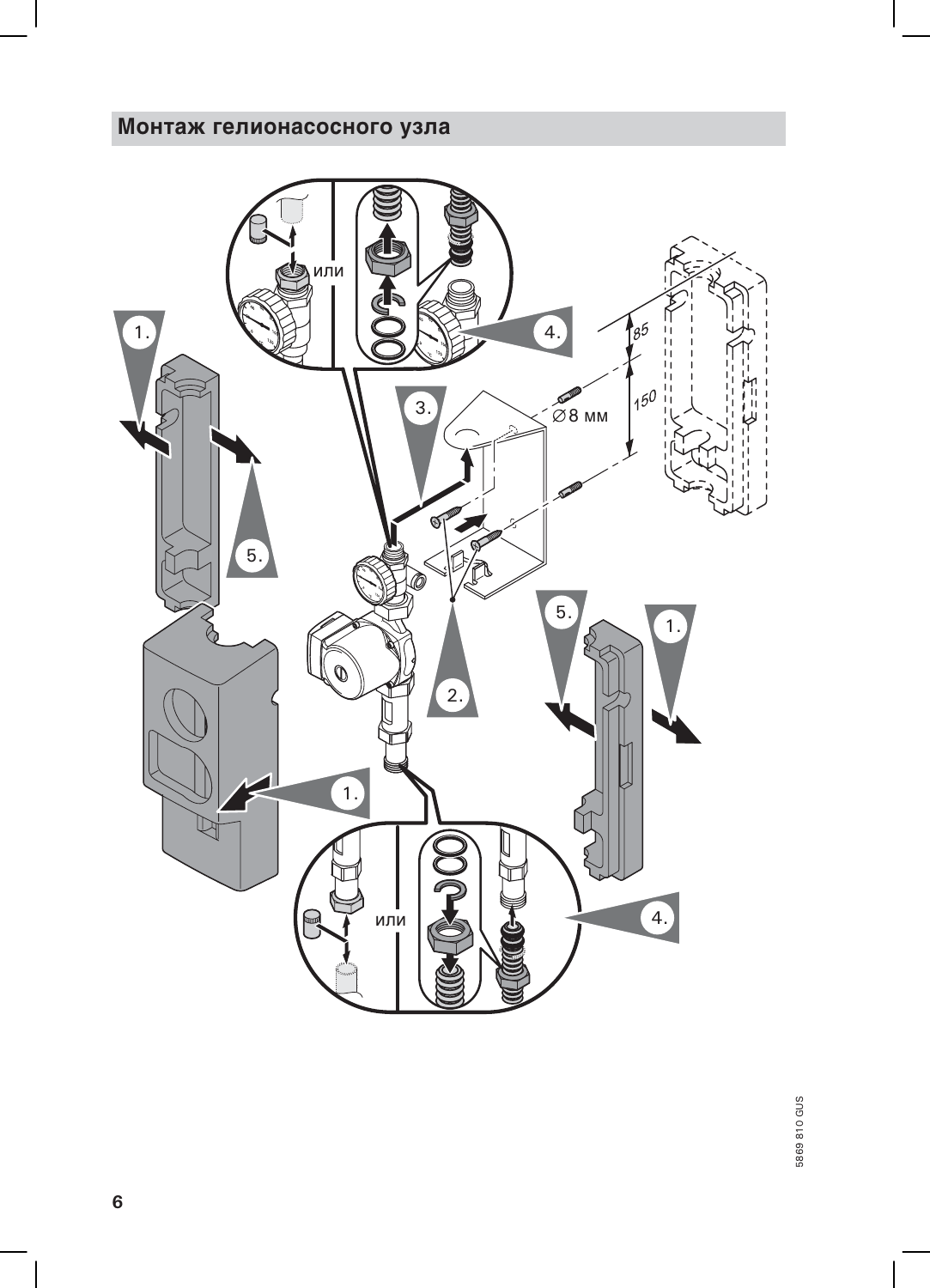### Монтаж гелионасосного узла (продолжение)

- 1. Снять, подняв вверх, верхнюю часть теплоизоляции и вынуть арматурный узел.
- 2. Привинтить крепежный щиток.
- 3. Вставить арматурный узел.
- 4. Монтаж с медной трубой В трубопроводы контура солнечной установки вставить опорные гильзы и привинтить к присоединительным патрубкам арматурного узла. ипи

Монтаж с трубопроводом из нержавеющей стали для солнечных установок

Во впадине волны отрезать на мерную длину без заусенцев. Не повредить гребень волны. Установить накидную гайку, полудиск (в 5-й впадине волны) и кольца круглого сечения (в 1-й и 3-й впадине волны).

5. Вставить снизу теплоизоляцию.

Дальше см. на стр. 8.

# Установка гелионасосного узла отдельно или слева рядом с Solar-Divicon

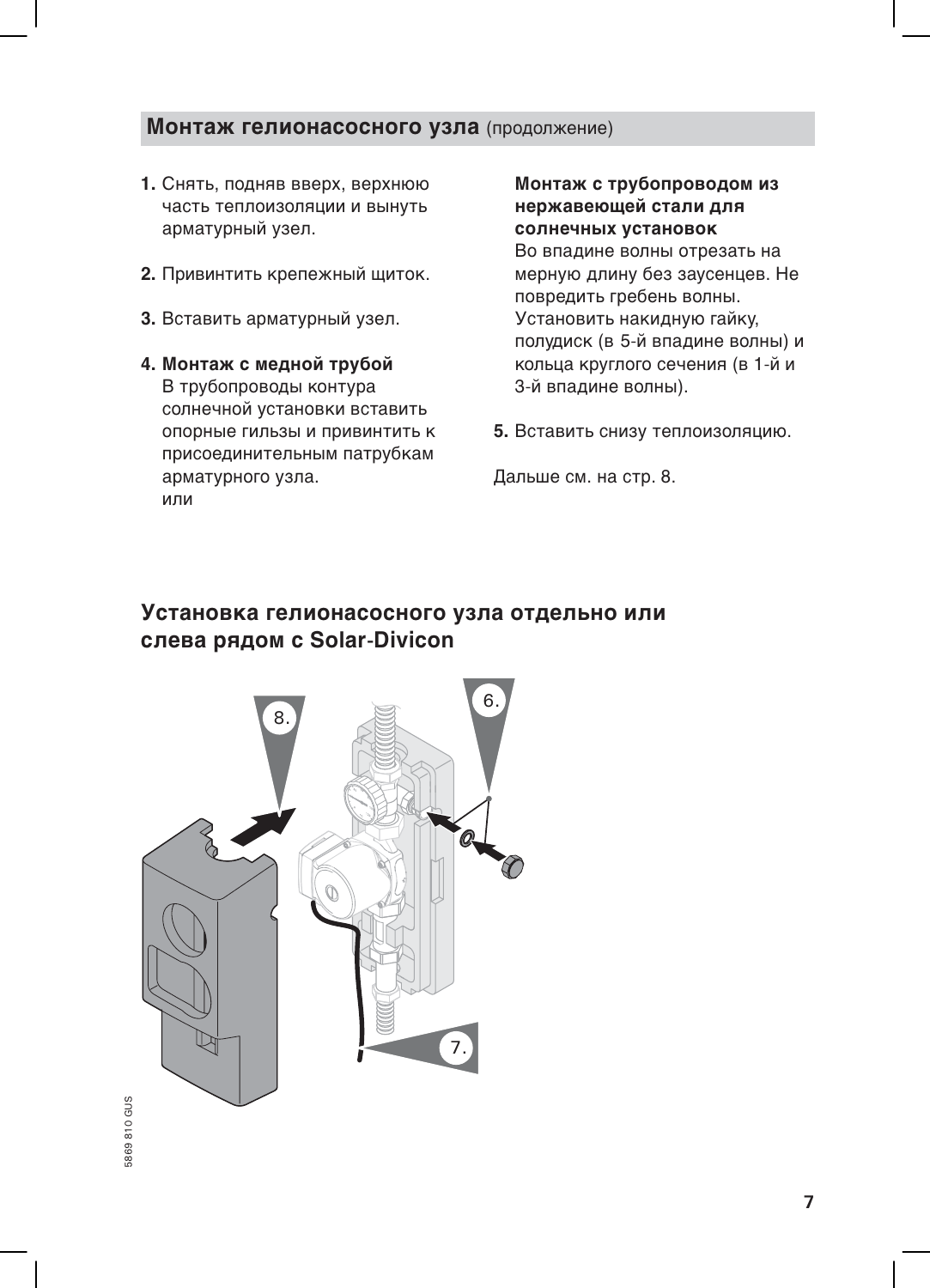## Монтаж гелионасосного узла (продолжение)

- 6. Закрыть отверстие гелионасосного узла имеющейся в комлекте крышкой и плоским уплотнением.
- 7. Провести присоединительный трубопровод циркуляционного насоса через кабельный канал вниз и подключить к контроллеру солнечной установки.
- 8. Надвинуть теплоизоляцию поверх арматурного узла и зафиксировать.
- 9. Вставить теплоизоляцию трубопроводов в вырезы теплоизоляции гелионасосного узла.



Инструкция по монтажу и сервисному обслуживанию контроллера солнечной установки

# Установка гелионасосного узла справа рядом с Solar-Divicon

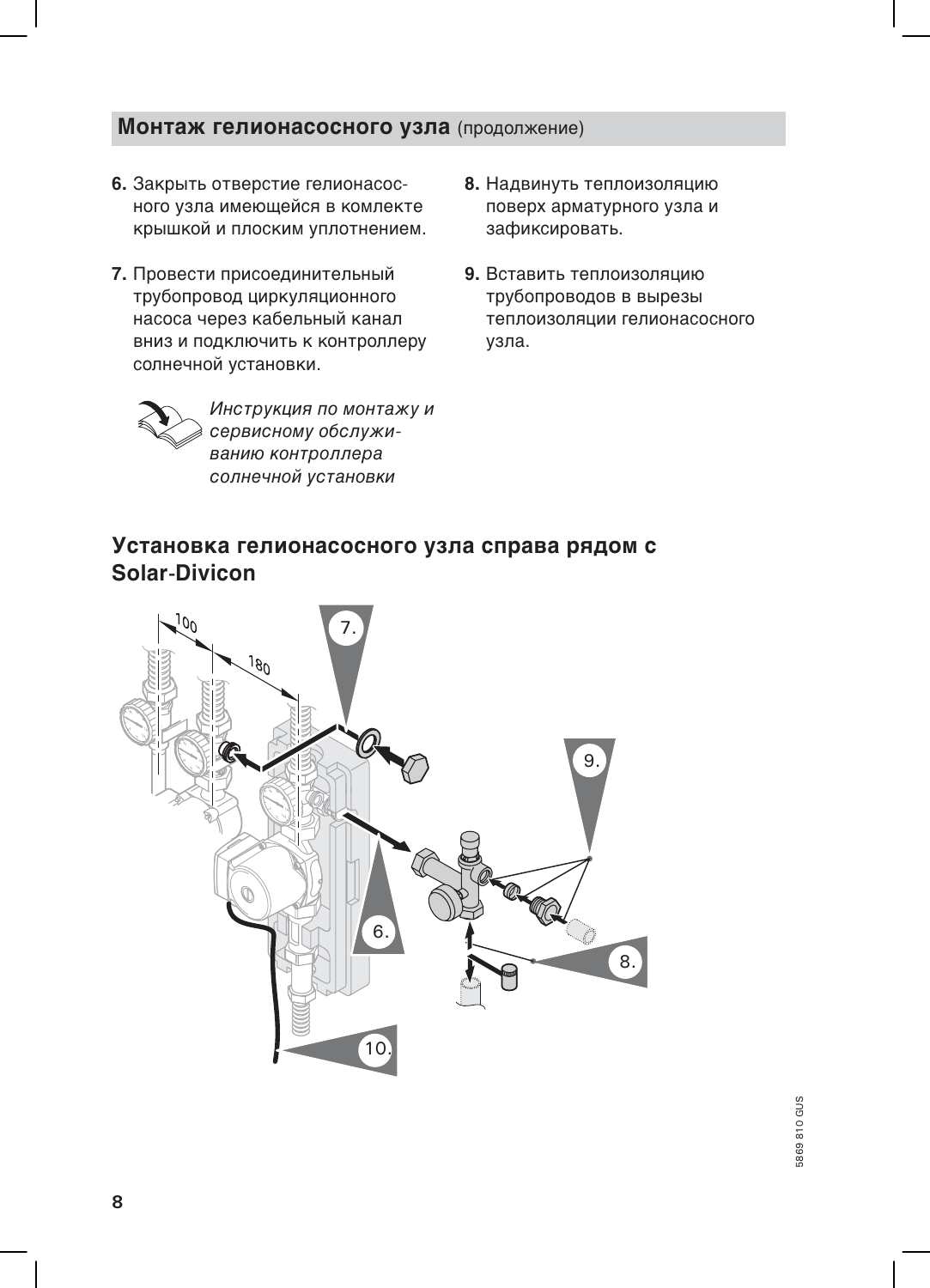### Монтаж гелионасосного узла (продолжение)

- 6. Снять сборку предохранительных устройств Solar-Divicon и привинтить к гелионасосному узлу.
- 7. Закрыть отверстие обратной магистрали Solar-Divicon посредством крышки и вставной летали.
- 8. Вставить в присоединительный трубопровод расширительного сосуда опорную гильзу и привинтить к сборке предохранительных устройств.
- 9. Привинтить продувочный трубопровод к предохранительному клапану сборки предохранительных устройств; обеспечить правильную ориентацию зажимного кольца.

#### *<u>Vказание</u>*

Продувочный трубопровод должен выходить в открытый резервуар.

10. Провести присоединительный трубопровод циркуляционного насоса через кабельный канал ВНИЗ И ПОДКЛЮЧИТЬ К КОНТРОЛлеру солнечной установки.



Инструкция по монтажу и сервисному обслуживанию контроллера солнечной установки



- 11. Прорезать предварительно намеченное отверстие для сборки предохранительных устройств.
- 12. Надвинуть теплоизоляцию поверх арматурного узла и зафиксировать.
- 13. Вставить теплоизоляцию трубопроводов в вырезы теплоизоляции гелионасосного узла.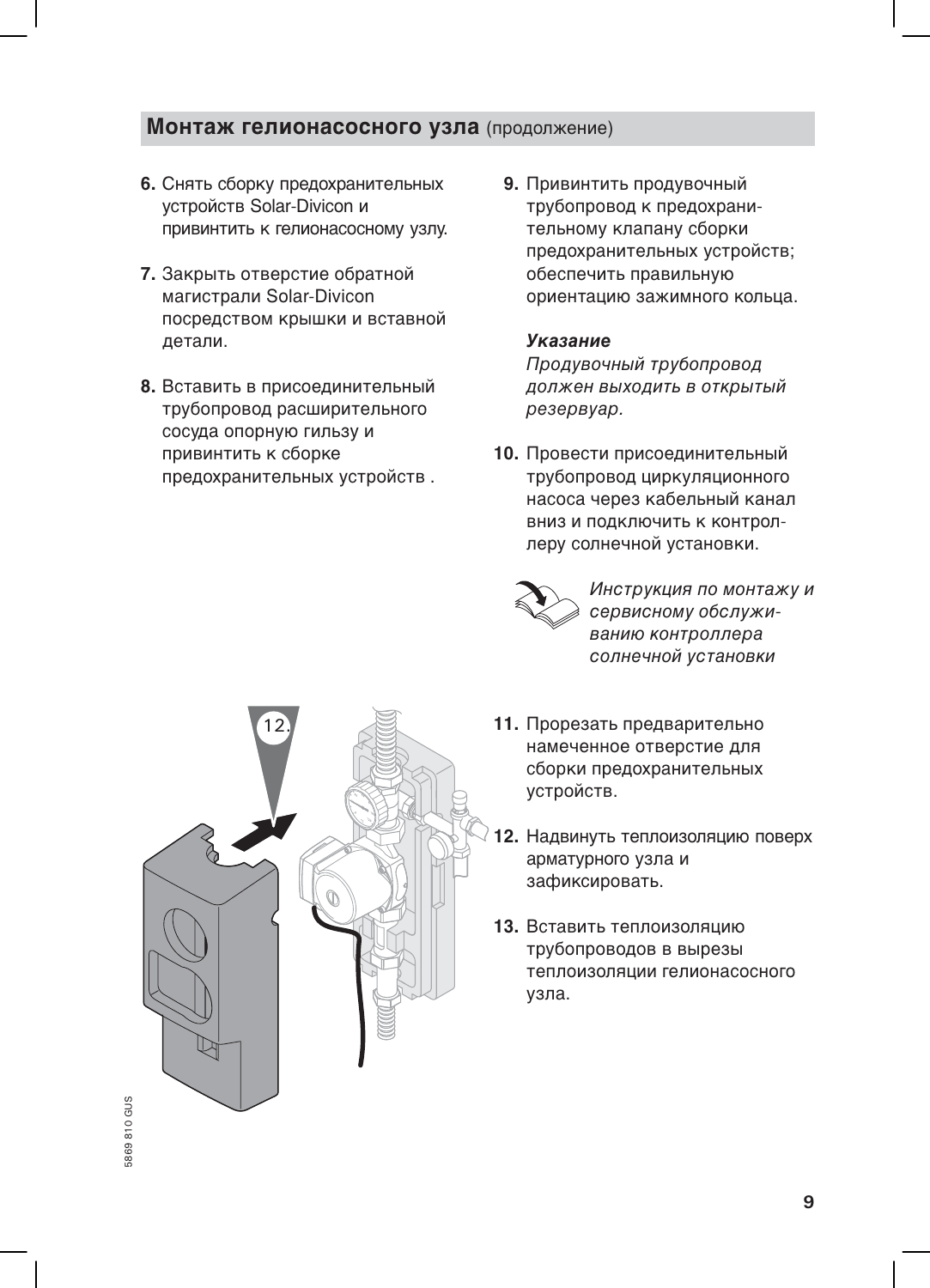## Ввод в эксплуатацию

#### Промывка и опорожнение солнечной установки

Установить вмонтированные в подающий и обратный трубопровод обратные клапаны вращением термометра вправо на 45° на "Откр.".

#### Характеристики насосов

Согласовать расход посредством ступеней производительность циркуляционного насоса с количеством и площадью коллекторов.





(А) Характеристика сопротивления Solar-Divicon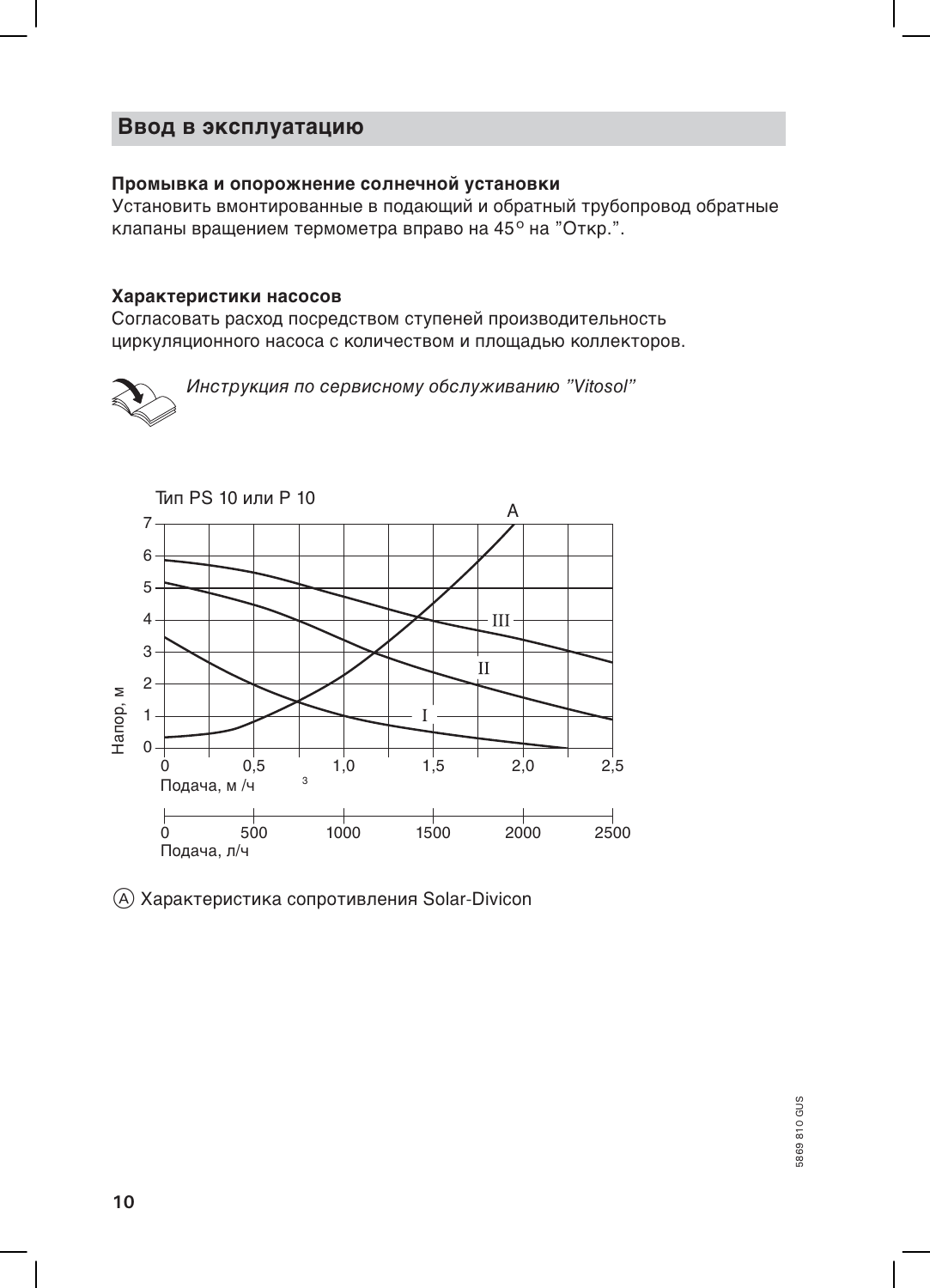# Ввод в эксплуатацию (продолжение)



(А) Характеристика сопротивления Solar-Divicon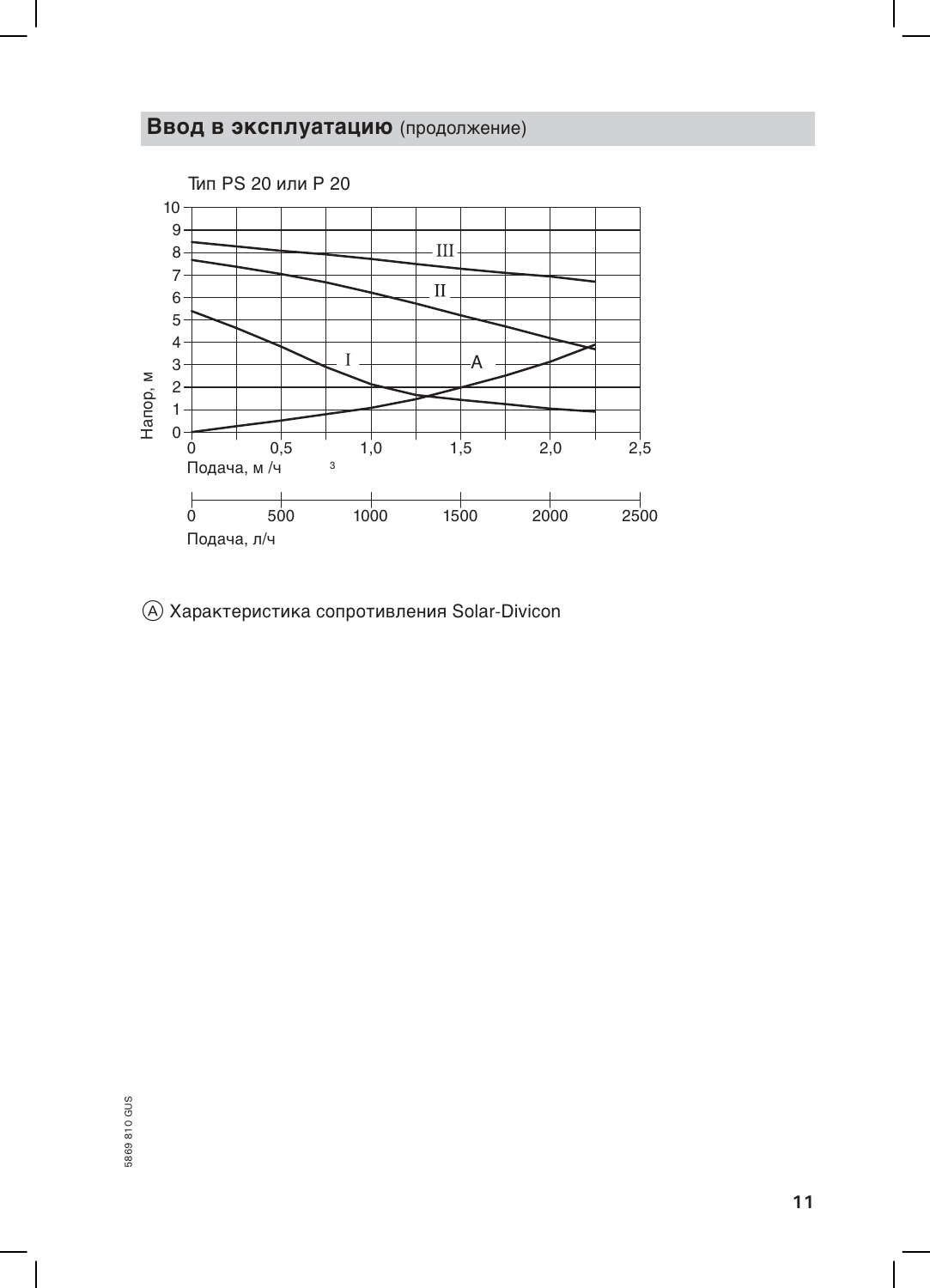# Спецификация деталей Solar-Divicon

#### Указания по заказу запасных деталей!

При заказе указать № для заказа и № позиции детали (из данной спецификации). Стандартные детали можно приобрести через местную торговую **CATH** 

### Детали

- 001 Стяжное резьбовое соединение с опорной гильзой
- 002 Теплоизоляционные оболочки
- 003 Шаровой кран подающего трубопровода (с поз. 004)
- 004 Термометр
- 005 Расходомер
- 006 Циркуляционный насос
- 007 Комплект уплотнений
- 008 Сборка предохранительных устройств
- 009 Шаровой кран обратного трубопровода (с поз. 004)
- 010 Манометр

Детали без рисунка

- 011 Отдельная упаковка с полудисками
- 012 Руководство по монтажу и сервисному обслуживанию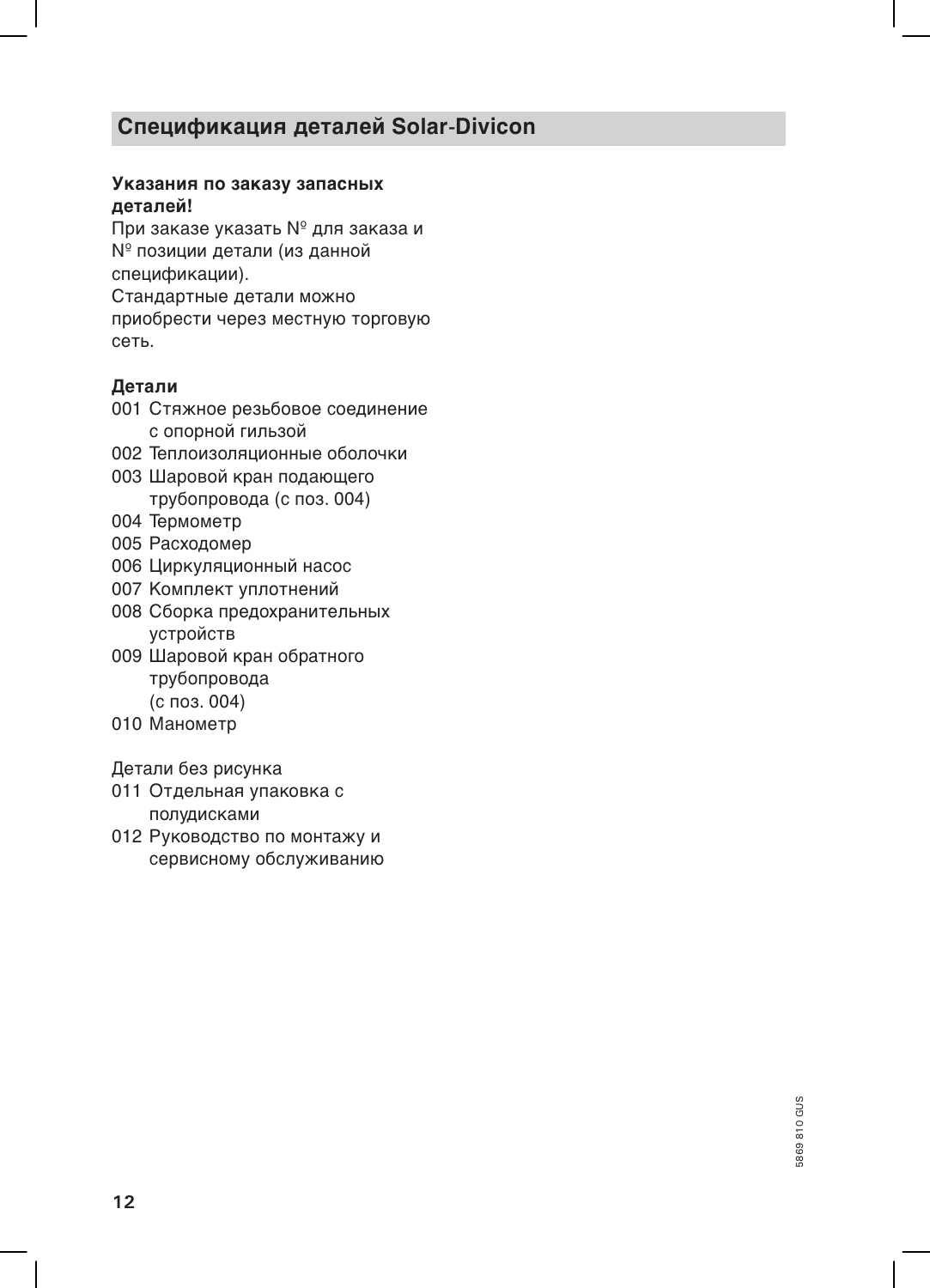# Спецификация деталей Solar-Divicon (продолжение)

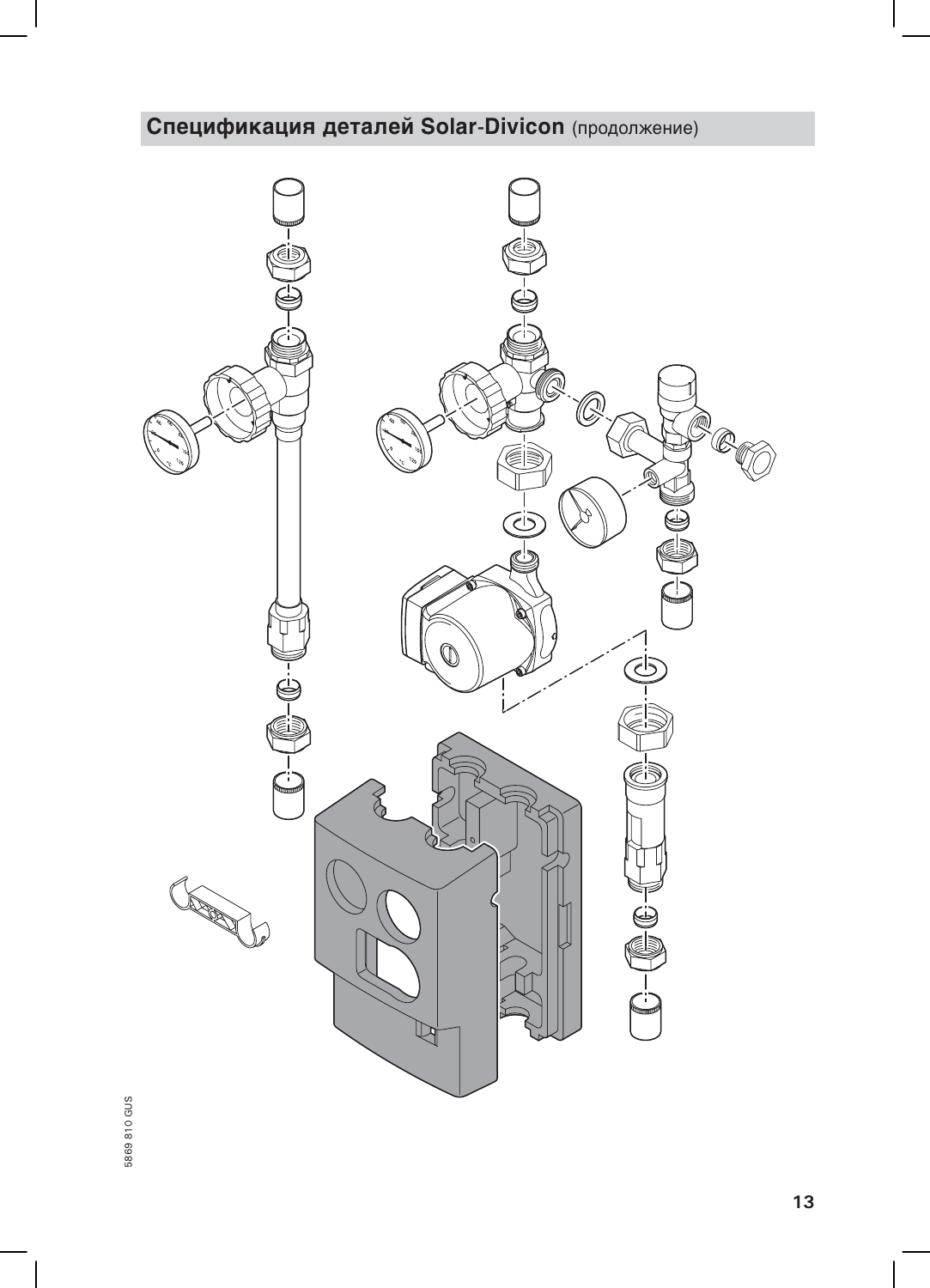# Спецификация деталей гелионасосного узла

### Указания по заказу запасных деталей!

При заказе указать № для заказа и № позиции детали (из данной спецификации). Стандартные детали можно приобрести через местную торговую **CATH** 

### Детали

- 001 Стяжное резьбовое соединение с опорной гильзой
- 002 Теплоизоляционные оболочки
- 004 Термометр
- 005 Расходомер
- 006 Циркуляционный насос
- 007 Комплект уплотнений
- 009 Шаровой кран обратного трубопровода (с поз. 004)

Детали без рисунка

- 011 Отдельная упаковка с полудисками
- 012 Руководство по монтажу и сервисному обслуживанию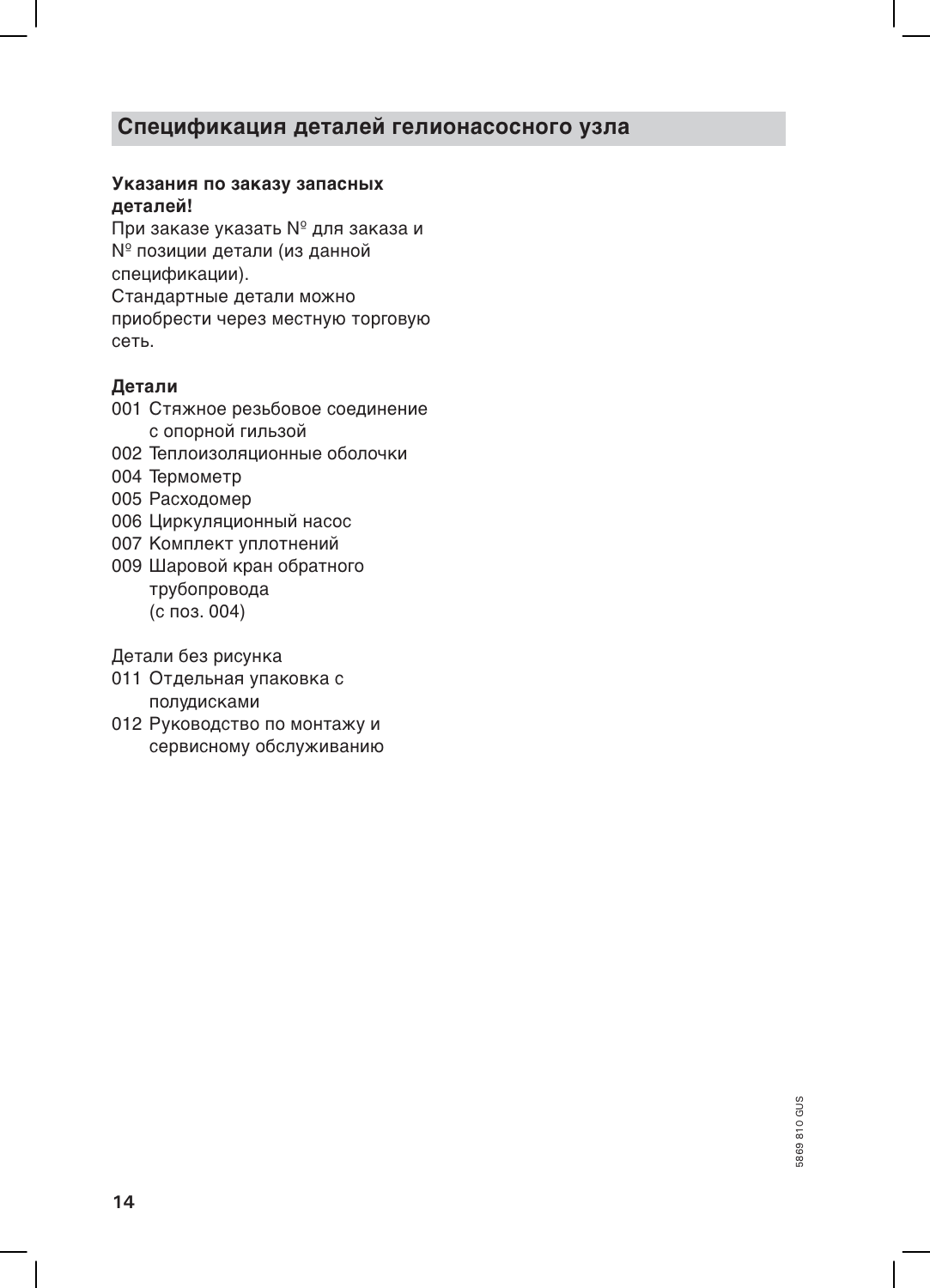# Спецификация деталей гелионасосного узла (продолжение)